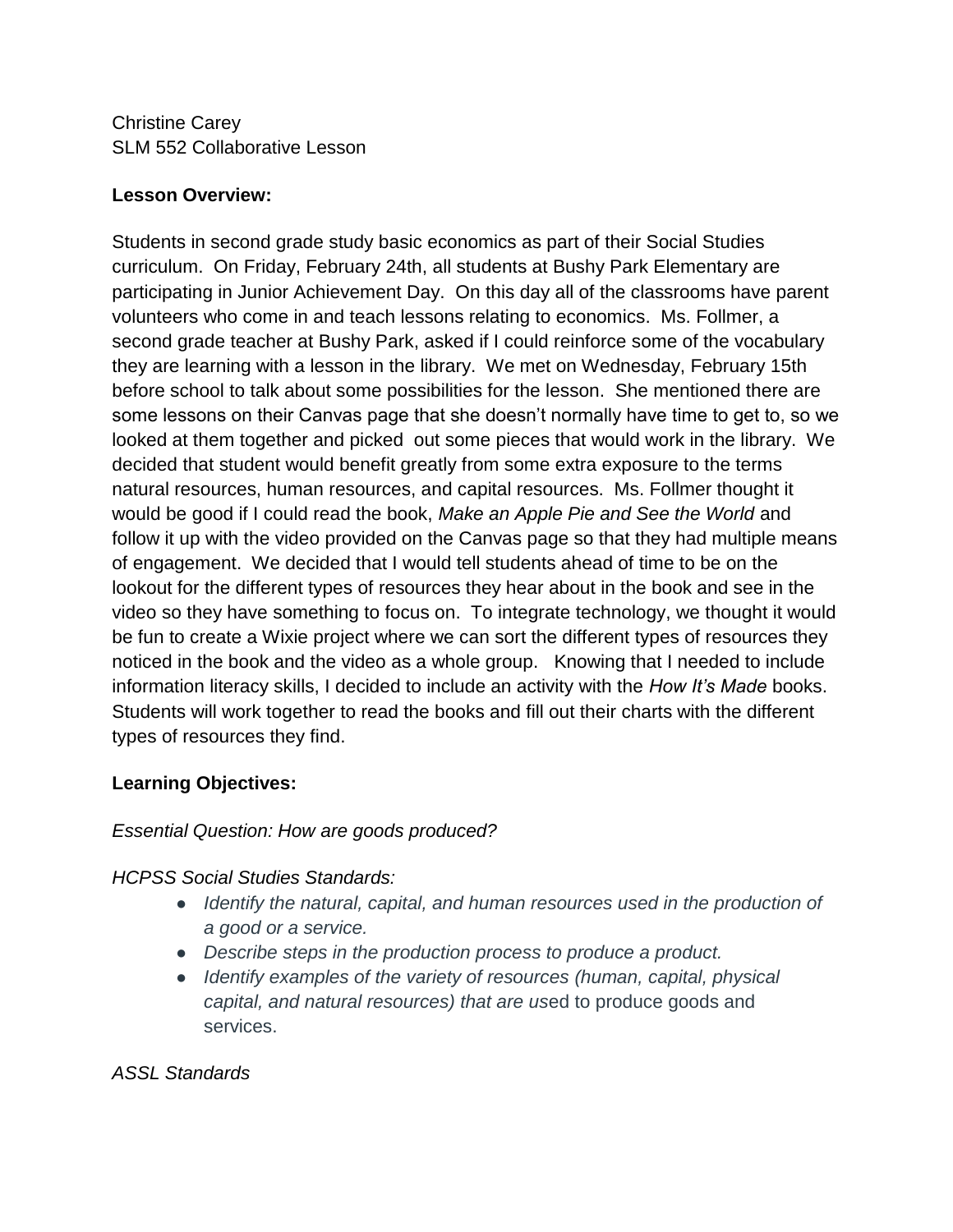*1.1.1 Follow an inquiry-based process in seeking knowledge in curricular subjects, and make the real world connection for using this process in own life. 1.1.2 Use prior and background knowledge as context for new learning. 1.1.9 Collaborate with others to broaden and deepen understanding 2.1.3 Use strategies to draw conclusions from information and apply knowledge to curricular areas, real world situations, and further investigations. 2.1.4 Use technology and other information tools to analyze and organize information. 2.1.5 Collaborate with others to exchange ideas, develop new understandings, make decisions, and solve problems. 3.1.3 Use writing and speaking skills to communicate new understandings effectively.*

# **Prior Knowledge:**

Students will have been exposed to basic economics principles like goods and services, producers and consumers, and the three different types of resources.

## **Differentiation:**

- Students will listen to a story and also watch a video of the apple pie making process. This will address students who are visual as well as auditory learners.
- When discussing which category each resource goes in, students will be able to look at the actual objects and see them being moved into the correct columns on the chart in Wixie.
- Students will be paired up so that stronger students can support students who need extra support. Consideration for personalities and leadership qualities will also be taken into account in the groupings.
- The cards will ensure that all students are participating in the discussion part of the lesson.
- All of the books chosen are on about a second grade reading level, but students will be placed in groups with a mixed reading ability so stronger readers can support lower level readers.
- The chart has picture cues for each type of resource and students will be permitted to draw a picture or write the name of the object in the chart.
- The assessment activity takes into account students' need to move.

## **Grade Levels/Subject:**

Second grade Social Studies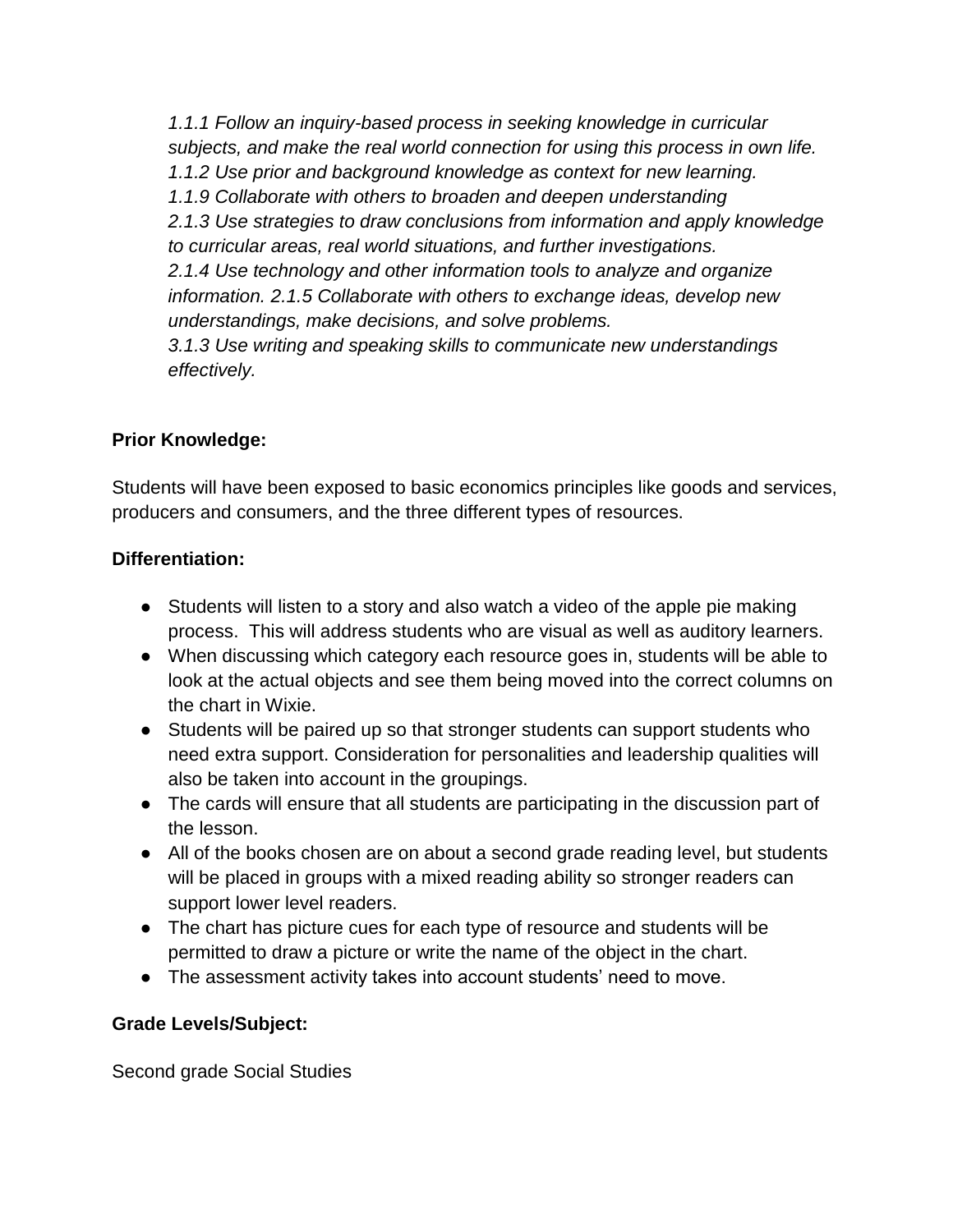### **Lesson Development/Instructional Sequence**

**Engagement/Motivation:** Students are studying economics in class and will be participating in Junior Achievement day the week before this lesson.

### **Instructional Procedures:**

- 1. The teacher will review the terms human resources, capital resources, and natural resources.
- 2. The teacher will read the book *How* to *Make an Apple Pie and See the World* by Marjorie Priceman. Before she reads she will ask the students to pay attention to the resources the book mentions in making an apple pie.
- 3. Students will proceed to the tables and the teacher will show them the video of the apple pie assembly line video. The teacher will remind students to continue to look for human, capital, and natural resources.
- 4. The teacher will then pull up a prepared project in Wixie that has columns for each of the three types of resources. She will pass out cards to each pair of students that are labeled with a "C" for capital resources, "N" for natural resources, and "H" for human resources. She will hold up one object that represents a resource in the apple pie making process and ask students to confer with their partner to decide which type of resource it is. They will hold up their card and the teacher will call on pairs to explain why they chose what they did. After discussing, the teacher will drag an image which represents the resource into the correct column on the Wixie project.
- 5. After each item is placed in the correct column, the teacher will pass out one "*How it's Made*" book to each table. Students will be instructed to look through the books together to find the resources. They will record the different types of resources they find on their recording sheet which will look like the one the class did together in the previous step. They will be instructed to either write or draw a picture of each resource they find.
- 6. The teacher will assess student learning at the end of the lesson before dismissing students for check out. She will have a prepared list of natural, capital, and human resources. She will call one of the resources to each table of students and they will have to proceed to the designated place that matches their type of resource. For example, she might call out "ice" to one table, and those students would have to go stand in the designated place for natural resources. As students choose their area, the teacher will note which students were able to pick the correct type of resource.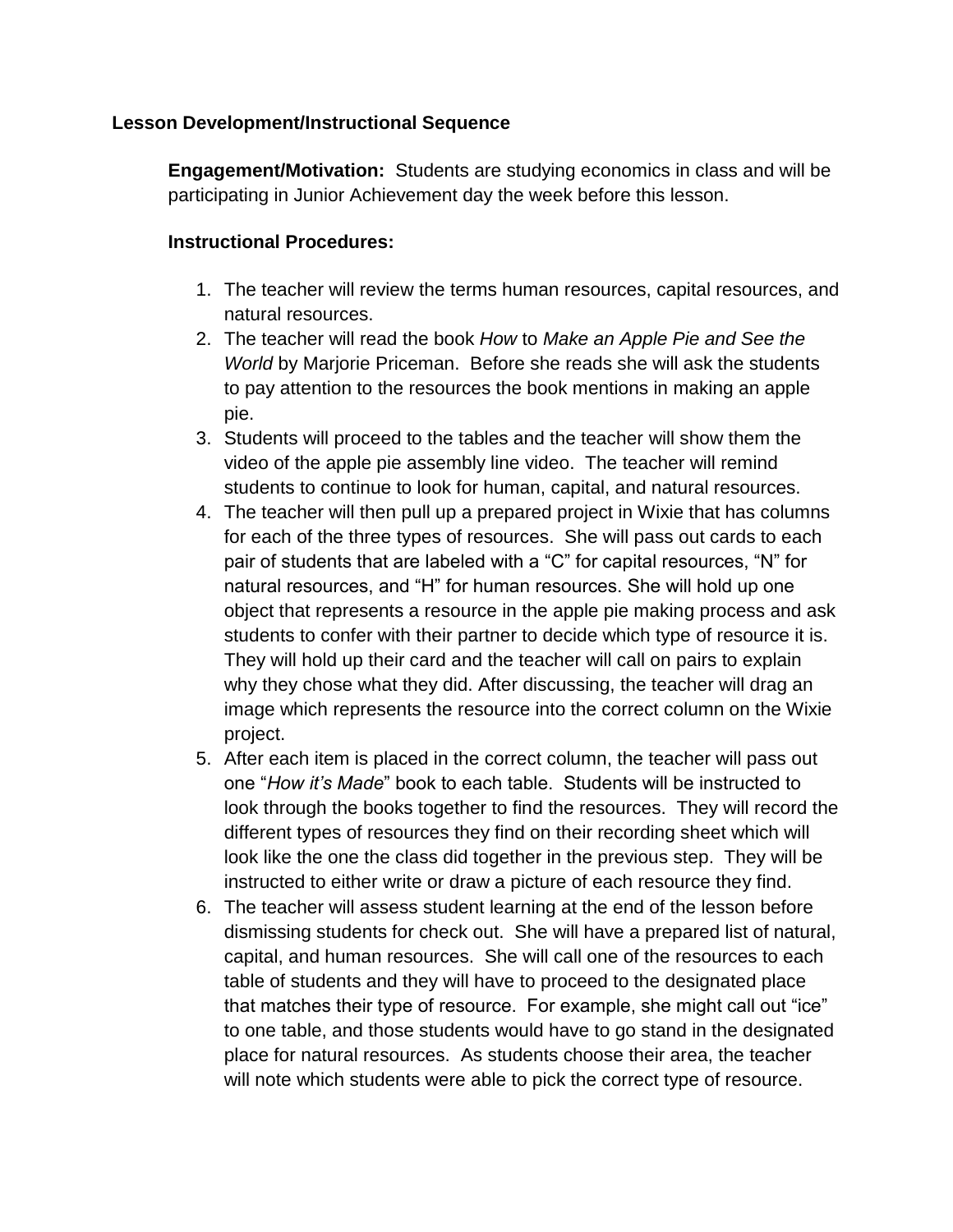### **Student Resources:**

Snyder, Inez. *Milk to Ice Cream*. New York: Scholastic, Inc., 2003. Print.

Snyder, Inez. *Oranges to Orange Juice*. New York: Scholastic, Inc., 2003. Print.

Snyder, Inez. *Tomatoes to Ketchup*. New York: Scholastic, Inc., 2003. Print.

Snyder, Inez. *Trees to Paper*. New York: Scholastic, Inc., 2003. Print.

Snyder, Inez. *Wax to Crayons*. New York: Scholastic, Inc., 2003. Print.

### **Teacher Resources:**

HCPSS. "Gade 2 Social Studies: Unit 3 Let's Go Shopping Lesson Seed 1." *Grade 2 Social Studies*. HCPSS, n.d. Web. 22 Feb. 2017. [<https://hcpss.instructure.com/courses/802/pages/g2u3-lesson-seed-1>](https://hcpss.instructure.com/courses/802/pages/g2u3-lesson-seed-1).

Priceman, Marjorie. *How to make an apple pie and see the world*. New York: Knopf, 1994. Print.

Singitintune. *YouTube*. YouTube, 21 Nov. 2013. Web. 22 <https://www.youtube.com/watch?v=Ulfbk9Nc3AY&feature=youtu.be>

"Tech4Learning." *Wixie | Online authoring platform for students*. N.p., n.d. Web. 22 Feb. 2017.

### **Bibliography:**

HCPSS. "Gade 2 Social Studies: Unit 3 Let's Go Shopping Lesson Seed 1." *Grade 2 Social Studies*. HCPSS, n.d. Web. 22 Feb. 2017. [<https://hcpss.instructure.com/courses/802/pages/g2u3-lesson-seed-1>](https://hcpss.instructure.com/courses/802/pages/g2u3-lesson-seed-1).

Priceman, Marjorie. *How to make an apple pie and see the world*. New York: Knopf, 1994. Print.

"Second Grade Collaboration with Cheryl Follmer." Personal interview. 15 Feb. 2017.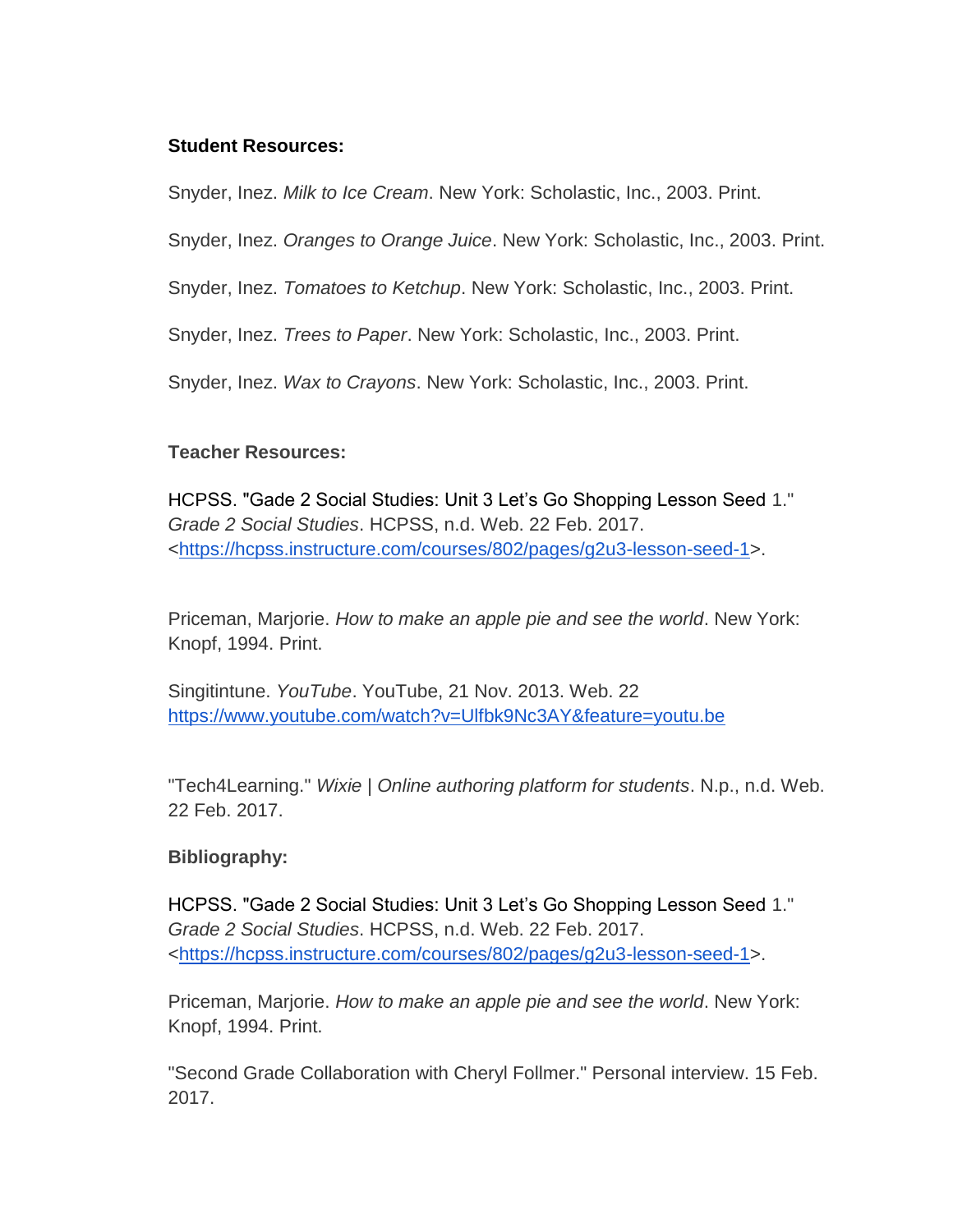Singitintune. *YouTube*. YouTube, 21 Nov. 2013. Web. 22 <https://www.youtube.com/watch?v=Ulfbk9Nc3AY&feature=youtu.be>

Snyder, Inez. *Milk to Ice Cream*. New York: Scholastic, Inc., 2003. Print.

Snyder, Inez. *Oranges to Orange Juice*. New York: Scholastic, Inc., 2003. Print.

Snyder, Inez. *Tomatoes to Ketchup*. New York: Scholastic, Inc., 2003. Print.

Snyder, Inez. *Trees to Paper*. New York: Scholastic, Inc., 2003. Print.

Snyder, Inez. *Wax to Crayons*. New York: Scholastic, Inc., 2003. Print.

"Tech4Learning." *Wixie | Online authoring platform for students*. N.p., n.d. Web. 22 Feb. 2017.

### **Reflection:**

Having a veteran teacher to help me plan a lesson was awesome. There are so many things that I never would have thought of had I planned this lesson alone. I know I would not have thought to bring in the actual items and I wouldn't have thought of the assessment at the end where I had them line up in the different areas. It really felt good to support the classroom teacher and to be able to directly connect to what students are learning in the classroom.

The students had a good amount of background knowledge on the types of resources and were able to articulate the meaning of each before I started reading. I think they enjoyed the book and it was a good opener for the lesson. I am thinking that when I do with this with the next class I will cut out the video. I didn't feel the video added a whole lot to the lesson and it might have been time better spent reviewing what ingredients and tools they saw being used in the book to make apple pie.

The students did like coming up and reaching into the bag and everyone seemed to be pretty clear on which items fit into which categories. This was the first time I tried EPR with the cards that they held up. This helped me to see that most students were understanding the topic and making the right choices. This class tends to be my more active class and I am always trying to find ways for them to be involved and move around whenever possible. I decided to use Power Point instead of Wixie to project the chart, because I found that I couldn't get the Wixie project to be big enough for